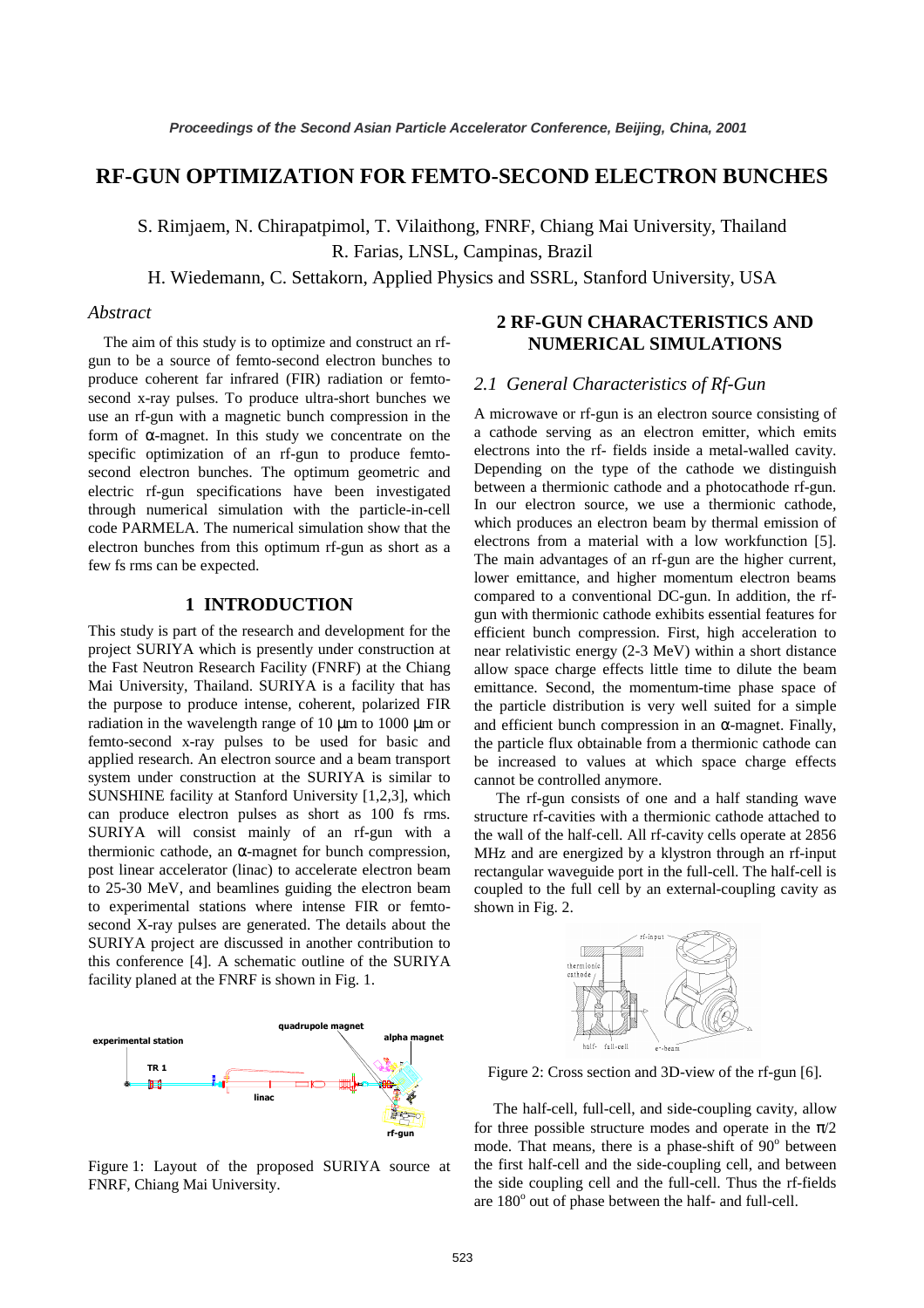Electrons emerge from the cathode with thermal velocities, then travel through the half and full cell during the accelerating phase. The electron beam reaches a kinetic energy of about 2-3 MeV at the gun exit

### *2.2 Numerical Simulations*

The electron dynamics inside the rf-gun is very complicated and must take space charge effects into account. Therefore, it is necessary to use a numerical computer program to simulate the details of the gun operation and evaluated the optimum geometric and electric rf-gun parameters.

In this study we use mainly PARMELA and SUPERFISH to simulate and optimize the specific parameters of the rf-gun. SUPERFISH is a wellestablished code from Los Alamos National Laboratory (LANL) that calculates the frequency and the electromagnetic field distribution for TM modes for resonant cavities in two dimensions. This code lets us to simulate rf-cavity shapes to the desired frequency. PARMELA is a particle-in-cell code, also developed by LANL, which can track many particles through the fields obtained from SUPERFISH. PARMELA' s results show both longitudinal and transverse particle phase space distributions at selected points along the beam line. This code includes space charge effects. In PARMELA simulations, we assume that the cathode emits a uniform stream of macroparticles comprising a cathode current of 3.4 A composed of 50,000 macroparticles per 2856 MHz rf-period. Therefore, the cathode emits 142.8 macroparticles per ps, and each macroparticle simulates  $1.48 \times 10^5$  electrons.

## **3 RF-GUN OPTIMIZATION**

## *3.1 Longitudinal Particle Distributions*

Electrons emerge from the cathode during the rf-period phase from  $180^\circ$ -540°. During the accelerating half wave of the rf-fields these electrons gain almost relativistic energies in a very short distance. For the optimum field, the particles emerging from the cathode as the field turns accelerating reach the exit of the half-cell just when the field becomes decelerating again. Particles emerging from the cathode later will see some decelerating field at the exit of the half-cell and therefore gain less energy. The rffields inside the second rf-cell continue to accelerate the electrons to travel through the second rf-cell during the accelerating phase reaching velocities near the velocity of light ( $v \approx 0.98$  c). By this dynamics the phase space distribution of the beam at the rf-gun exit is shown in Fig.3 for each 2856 MHz cycle.

We observe a thin monotonic distribution of particles and the histogram tells us that most particles are concentrated in the head of the bunch. It is this thin distribution that allows efficient bunch compression.



Figure 3: Momentum-time phase space distribution at the rf-gun exit with histogram.

As long as the rf power from the klystron is supplied to the rf-gun, this cycle is repeated every rf-period, resulting in a train of bunches separated by 350 ps at the 2856 MHz rf-period.

## *3.2 RF-Gun Fields and Ideal Phase Space Distribution*

A critical parameter determining the limiting bunch is the electric accelerating field in the half-cell. The particle phase space distribution at the gun-exit shows a varying curvature for different electric fields as shown in Fig. 4.



Figure 4: Energy-time phase space distributions for different accelerating fields in the rf-gun [6].

At very high fields, particles reach almost the same fields during a finite time interval in each bunch. Such a distribution cannot be compressed for lack of a monotonic energy-time correlation. The required monotonic energytime variation of the particle distribution appears only for lower electric fields. Knowing the bunch compression system and the beam line to be used we may calculate an ideal phase space distribution that would result in a zero bunch length at a selected point downstream in the beam line.



Figure 5: Ideal and actual phase space distribution at the rf-gun [6].